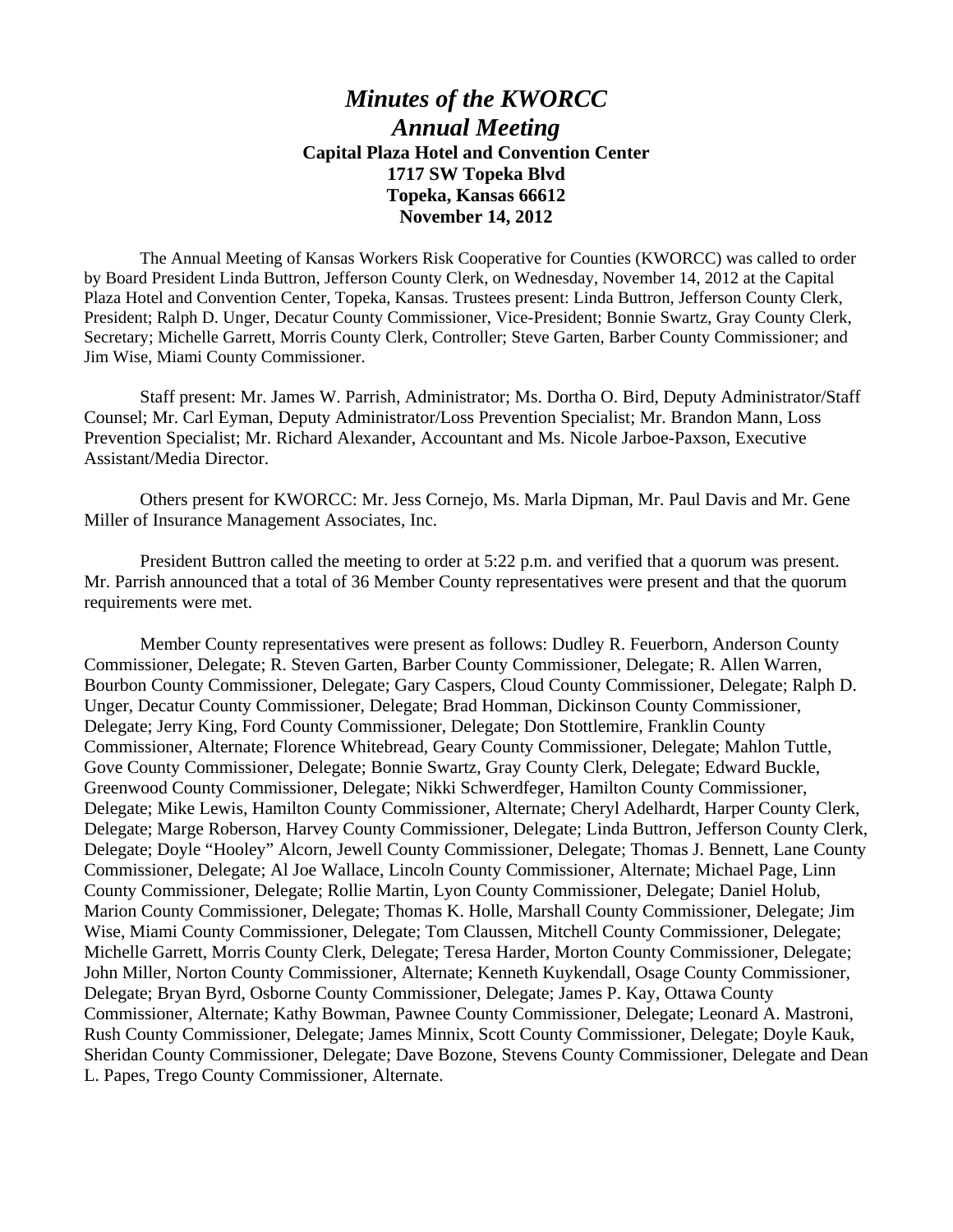President Buttron then addressed Agenda Item No. 2, "Approval of the Agenda." Ralph Unger, Decatur County Commissioner moved to approve the agenda as presented. R. Steven Garten, Barber County Commissioner seconded the motion, which CARRIED unanimously.

 President Buttron addressed Agenda Item No. 3, "Consideration of the Minutes of the Meeting of November 14, 2011." Ralph D. Unger, Decatur County Commissioner, moved to approve the minutes as presented. Jim Wise, Miami County Commissioner, seconded the motion which CARRIED unanimously.

 President Buttron next addressed Agenda Items No. 4, "Election of KWORCC Trustees." She announced that there were three positions open, with nominations received for the following: Michelle, Garrett, Morris County Clerk, incumbent for the At Large position; Linda Buttron, Jefferson County Clerk, incumbent for the Northeast District; Bonnie Swartz, Gray County Clerk, incumbent, for the Southwest District. President Buttron then asked for nominations from the floor. There were no further nominations. President Buttron called for a motion to close nominations. Doyle "Hooley" Alcorn, Jewell County Commissioner, so moved and was seconded by Vernon Hay, Morris County Commissioner. The motion CARRIED unanimously. Dudley R. Feuerborn, Anderson County Commissioner, then moved to accept the ballot as printed and approve a unanimous ballot for the positions. Florence Whitebread, Geary County Commissioner, seconded the motion which CARRIED unanimously.

 President Buttron addressed the membership, pursuant to Agenda Item No. 5, "President's Opening Remarks." President Buttron introduced the members of the KWORCC Board of Trustees, the KWORCC staff and the representatives from IMA. She discussed the current status of KWORCC membership, noting that the pool has 69 members including 64 county members, two hospitals and three county instrumentalities.

 President Buttron explained that the KWORCC Board consists of county elected officials who serve as trustees. The board meets each month and has three primary committees consisting of the Investment Committee, the Personnel Committee and the Audit Committee that meet periodically and make recommendations to the full board.

 President Buttron then called upon Mr. Richard Alexander to address Agenda Item No. 6, "Financial Report." Mr. Alexander presented the statement of financial condition and statement of operations as of September 30, 2012.

 President Buttron asked that Messrs. Carl Eyman and Brandon Mann address Agenda Item No. 7, "Safety Services Report." Messrs. Eyman and Mann reported on their visits to counties for loss-prevention visits and inspections. The loss prevention staff has made 302 county visits including 6 claims investigations, 30 education classes, 76 safety classes and 208 safety inspections. They encouraged the member representatives to contact KWORCC to schedule safety training and to take advantage of the online training and safety videos available for check out from KWORCC's extensive video library.

 Mr. Eyman then explained that the loss ratio awards are given to counties in three categories created according to premium. The awards are as follows:

| Premium       | <b>Winners</b>              | <b>Loss Ratio</b> |
|---------------|-----------------------------|-------------------|
| $0 - $50,000$ | $1st$ – Comanche County     | 0.23%             |
|               | $2nd$ – Lane County         | 2.78%             |
|               | $3rd$ – Wallace County      | 3.12%             |
| $$51,000-$    | $1st$ (tie) – Norton County | 0.00%             |
|               | 1st (tie) - Jewell County   | 0.00%             |